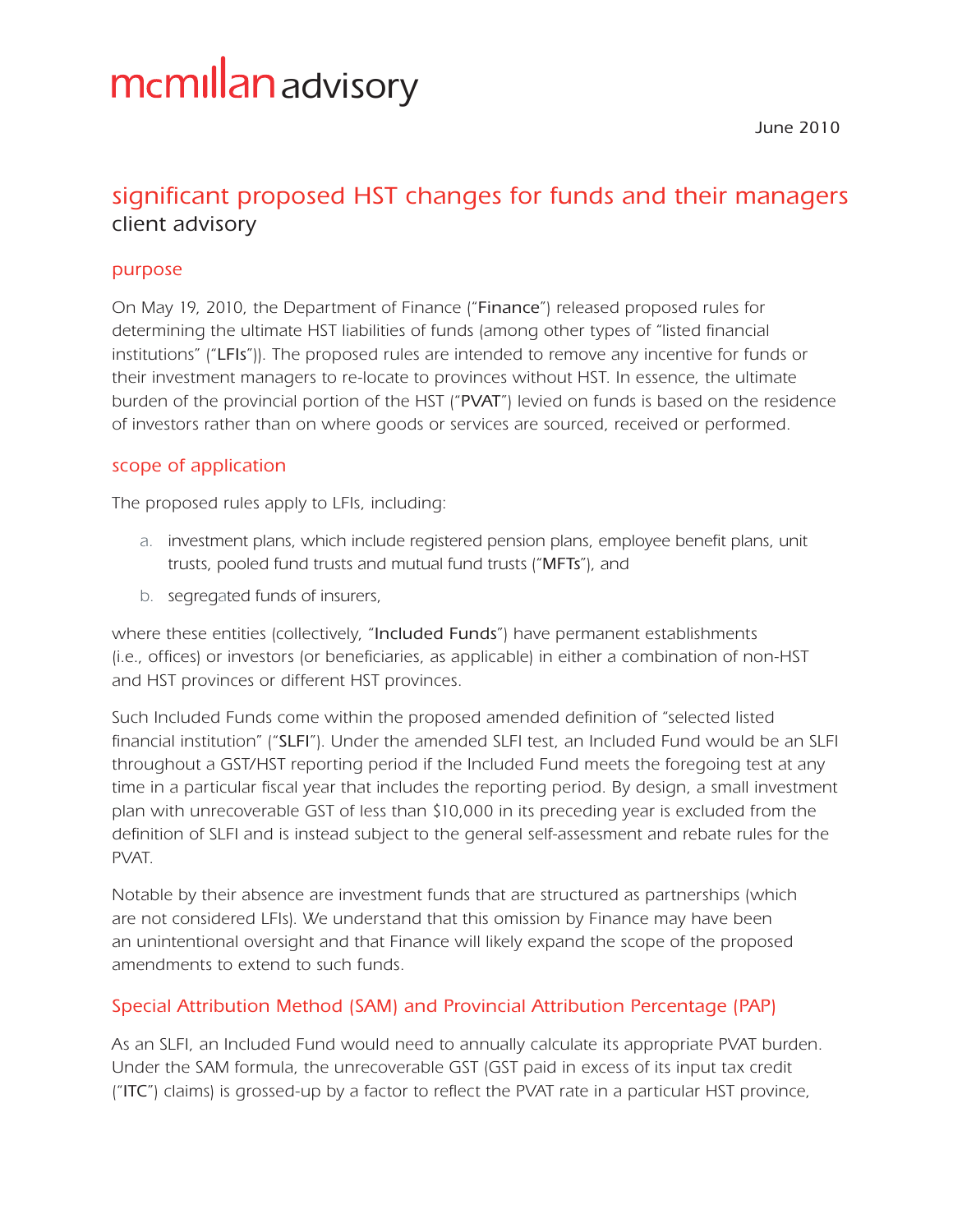multiplied by the appropriate PAP for the province (described below). SLFIs need to track GST and PVAT payable/paid separately for each HST province.

As the SAM formula is intended to take into account eligible ITC and rebate claims in respect of PVAT, SLFIs do not specifically claim ITCs or rebates. The PVAT actually paid for the province is subtracted/credited under the SAM formula. If the SLFI has underpaid PVAT during the year in accordance with SAM, additional PVAT is owing. If SLFI has overpaid PVAT during the year in accordance with SAM, the SLFI is entitled to a net refund of PVAT on the difference.

The PAP depends on the particular type of SLFI. For a MFT, PAP is determined by reference to each series of fund units. The formula applied to calculate the PAP for a specific series is as follows:

> Value of units held by unit holders resident in HST province Value of units held by unit holders resident in Canada

Under the above PAP formula, foreign unit holders (not resident in Canada) are disregarded.

In the case of an institutional investor that is a SLFI, an Included Fund would have to "look through" the institutional investor to determine the value of investments held by individuals through the institutional investor and the residence of these individuals. The institutional investor would generally be required to provide this information to the Included Fund. This information could be the PAP of the institutional investor. To obtain this information, the institutional investor may need to look through its own institutional investors. There will be penalties for failure to provide information in a timely manner.

The following simple examples illustrate how the SAM and PAP would operate in the case of a MFT. An Alberta MFT has one series of units with 30% of the value of the units held by investors in Alberta and the remaining 70% of the value owned by investors in Ontario. The Alberta investment manager charges \$1 million in fees, plus 5% GST of \$50,000, in a particular fiscal year. (Under the amended provincial place of supply rules for services, the investment manager is considered to supply its services in the province of Alberta, a non-HST province, and, therefore, charges and collects the 5% GST).

Under the proposed HST SLFI amendments, the MFT would have an Ontario PVAT liability of \$56,000 (being 70% of the unrecoverable GST, assuming that the MFT cannot claim any ITCS, multiplied by 8/5, i.e., the Ontario PVAT rate over the 5% GST rate). This example assumes that the MFT's only taxable input during the year is the investment manager's fees.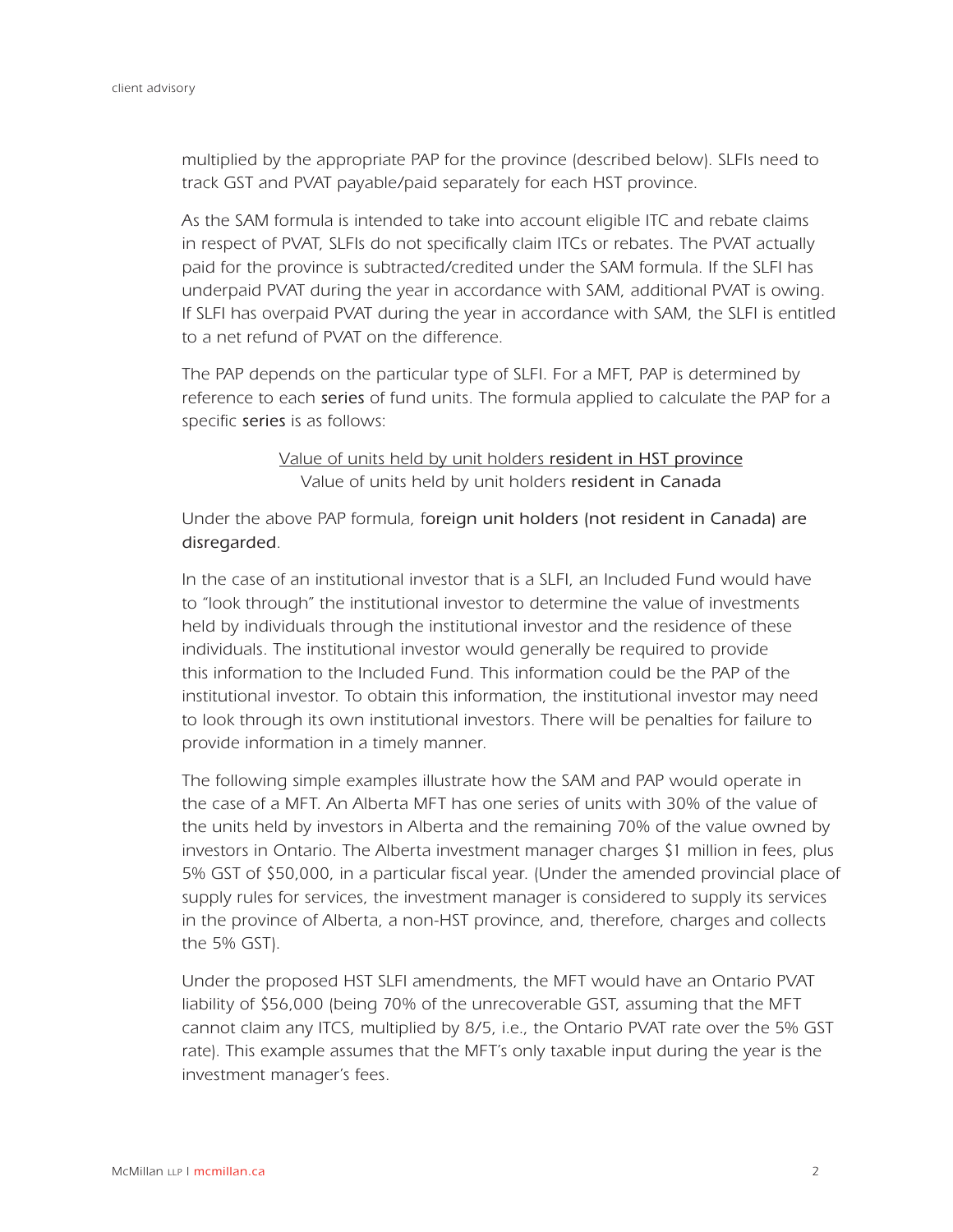In the next example, assume that both the MFT and the investment manager are located in Ontario. Under the amended provincial place of supply rules for services, the investment manager is considered to supply its services in Ontario and is, therefore, required to charge and collect the 13% Ontario HST of \$130,000, of which \$80,000 is PVAT, on its \$1 million annual fees (in the absence of a "transfer tax" election, discussed below). As discussed above, under SAM, the MFT's Ontario PVAT liability for the year is equal to \$56,000. Therefore, the Ontario MFT is entitled to a net PVAT refund of \$24,000 (\$80,000 - \$56,000, the extent of the overpayment of Ontario PVAT by the MFT as determined under SAM). In practice, if the MFT makes a "transfer tax" election (discussed below), it may be able to reduce its initial HST liability to the extent that it would otherwise receive a subsequent PVAT refund under SAM.

#### application of PAP

PAP would be calculated as of September 30 each year. It can either reflect the PAP on that particular date (September 30), or be an annual average, with September 30 as the end-date for the 12-month period. The annual average can be based on quarterly, monthly, weekly or daily percentages during that 12-month period. To do the latter (using an overall average for the year), the Included Fund would have to make an election in the prescribed form containing prescribed information. The election would remain in effect until either revoked or an election is made to use another method. To revoke the election, it must have been in effect for a minimum period of at least three years. As a condition of making this election, the Included Fund must have information on the location of investors holding all or substantially all (generally 90% or more) of the value of units (after the look-through, to the extent needed) for a particular series of units or class of shares, as applicable.

There are three methods for determining PAP for a year. Under the proposed General Rule (with reconciliation), the Included Fund would be allowed to use the PAP calculated with preceding year's values (as of September 30 of the preceding year) to estimate PVAT instalments for the current fiscal year, with a reconciliation on the final SLFI return using the current year's values and PAP (as of September 30 of the current year) under the SAM. Since the final SLFI return would not be due until six months until after the end of the fiscal year, the Included Fund would have time to gather the information to calculate the SAM using the current year's values and PAP. Depending on whether or not the instalments exceed, or are less than, the actual PVAT liability under SAM, the Included Fund could be entitled to either a refund or owe PVAT with the final SLFI return for the year.

Alternatively, an Included Fund can elect to use the preceding year's PAP and values (as of September 30 of the preceding year) without having to do a reconciliation, known as the Preceding Year Method (without reconciliation). Alternatively, where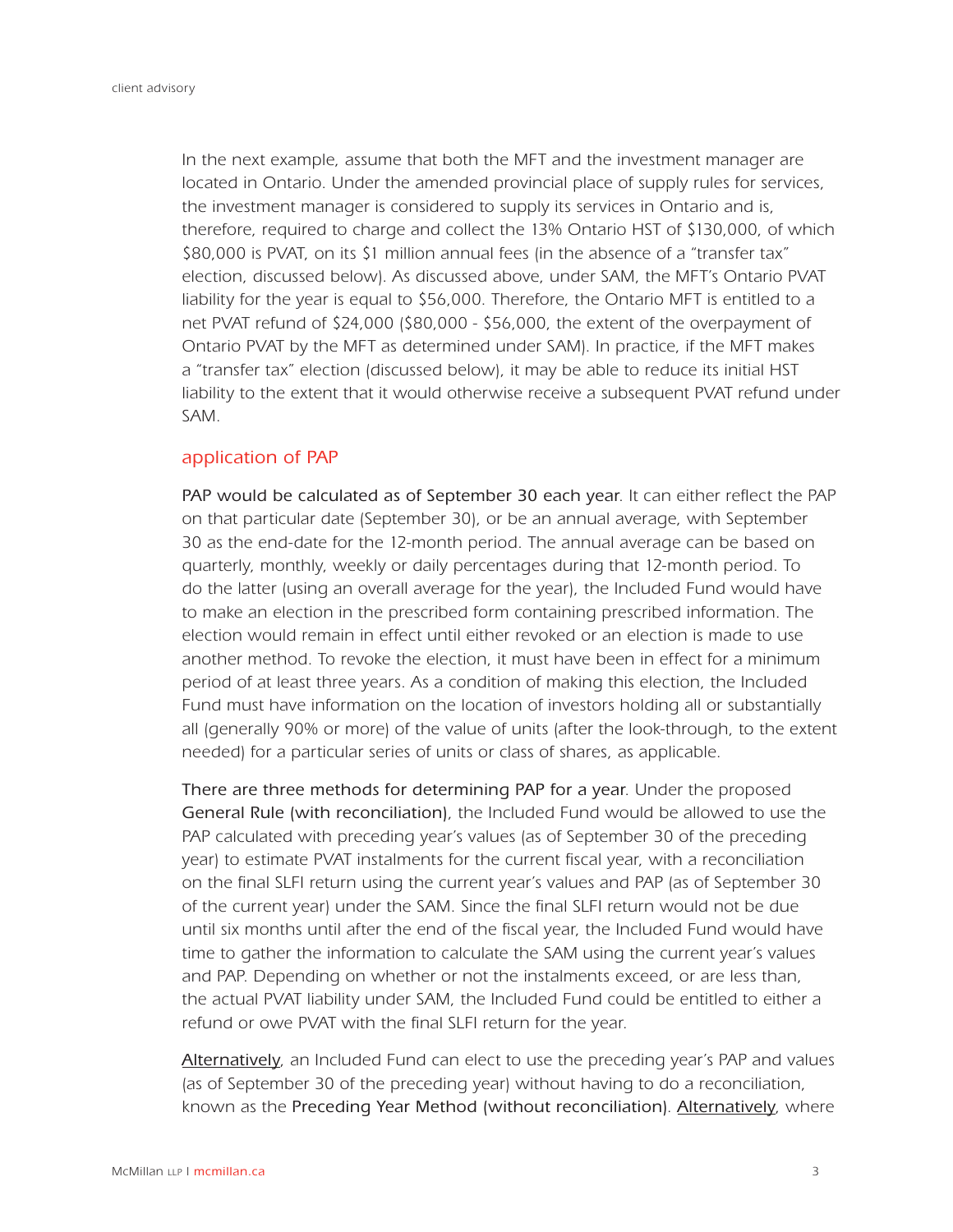more than 90% of the value of the units or shares of a particular series or class, as the case may be, are held by retail investors, then the Included Fund can elect to use the Real Time Method. No look-through rules would apply under the Real Time Method. Under this Method, an Included Fund could elect to determine its PAP for a HST province based on the location of unit holders determined either on a daily basis or the first day of each month. For all three PAP methods, an Included Fund is required to obtain investor information (either directly or using the look-through rules) for investors holding 90% or more of the value of the series or class. To the extent that sufficient investor information cannot be obtained, the unallocated portion would, by default, be automatically allocated to the HST province with the highest HST/PVAT rate.

#### filing, reporting and remittance elections

For administrative convenience, an election can be made to allow a fund manager to file the annual SLFI GST/HST return on behalf of an Included Fund. A second election could be made to allow the fund manager to file a single consolidated GST/HST SLFI return for all Included Funds on whose behalf the manager can file returns. A single GST/HST registration number would be assigned to all the Included Funds to allow consolidated reporting and filing, relieving each Included Fund of the obligation to separately register for the GST/HST.

Another election, known as a "transfer tax" election could be made to alleviate the cash flow burden on an Included Fund, which would arise from the fund manager collecting HST throughout the year on its fees and the Included Fund having to wait until after the year to receive any net PVAT refund to which it may be entitled under SAM. The election could also be beneficial if the fund manager collects GST throughout the year on its fees and the Included Fund would have a significant PVAT liability (cash payment) after the year resulting from the application of the SAM formula.

In the first instance where the Included Fund would be eligible for a net PVAT refund, the fund manager would be required to credit/refund the PVAT amount to the Included Fund and remit the net PVAT collected with the 5% GST (rather than the full HST on the manager's fee) with its applicable GST/HST return. In the second instance, this election would allow the fund manager to collect the net PVAT liability of an Included Fund (in addition to, rather than just, the GST on the manager's fee) and remit the net PVAT liability with the GST on its own GST/HST return.

#### other considerations

The proposed rules contain a number of special rules and transitional rules. For example, it is proposed that there be special rules for determining the PAP for